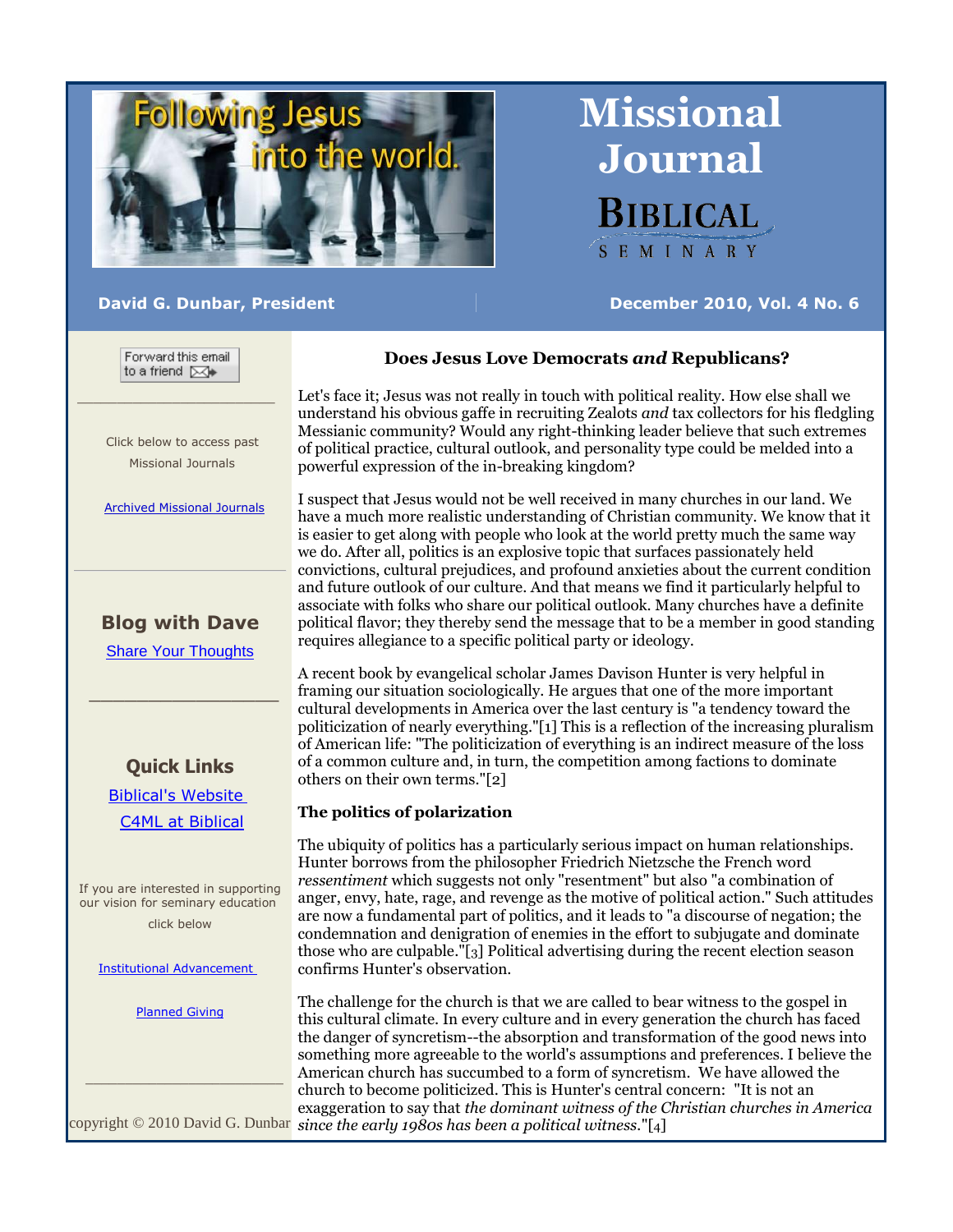But politics is a culture of *ressentiment*, and it is extremely difficult for Christians to swim against the tide of negativism. Listen to the way we talk about politics. It is a language of anger, suspicion, exclusion, and violence. Current vernacular tells us we are in a "culture war" of "bitter conflict" in which Christians should pray, organize, speak out, etc. in order to "take back the country" and "reclaim our Christian heritage."

Some who use this language defend it on the grounds that it accurately reflects the extraordinary challenges faced by Christians in America and that the Bible itself frequently uses the metaphors of battle and warfare to describe the Christian life. Paul exhorts believers to "put on the full armor of God" (Eph. 6:11); he encourages Timothy to "fight the good fight" (1 Tim. 1:18); and he testifies at the end of his life that he has done the same (2 Tim. 4:7). Even our Lord said that he did not come to bring peace but a sword (Matt. 10:34).

#### **The dangers of war talk**

So if Christian faith has a warfare motif in its history anyway, what's the problem? Why not use this rhetoric to mobilize believers for action? The answer is that, in the current political climate, warfare language is particularly susceptible to misunderstanding. John Woodbridge of Trinity Evangelical Divinity School addressed this some years ago when he warned of the "dangers of war talk." He pointed out that "culture-war rhetoric leads us to distort others' positions, to see enmity in place of mere disagreement." But equally problematic is the fact that war talk "distorts our own position too--making our message seem mainly to be angry criticism when it ought to be the reconciling gospel of Jesus Christ."[5]

Habitual use of such language may also result in a distorted **self-understanding**- we may allow conflict metaphors to dominate our identity and forget that we are people of peace called to be peace-makers. We may forget that the battle is not ours but the Lord's. Or to say it slightly differently, we are in a battle, but the *real battle* is not political (although it impacts every sphere of life including politics).

The point is that we must think about our circumstances **missionally.** The rapid decline of Western culture is sad and disturbing to many of us, but the West is not the kingdom of God (as majority-world Christians are quick to remind us). A missiologist friend of mine says that American Christians are too pessimistic because they don't have a broader vision of the extraordinary expansion of the gospel that has happened around the world in the last century.[6]

The danger associated with politicized churches is that we lose our vision for the reconciling power of the gospel. We forget that the kingdom of God is the peaceable kingdom that forms one people of God from myriad languages, cultures, nations and tribes. And this includes the Democratic and Republican tribes.

### **A political fast**

It appears that Jesus loves Democrats **and** Republicans. If that is so, American churches need to reevaluate how their political posture has shaped their proclamation and embodiment of the gospel. In a culture that politicizes nearly everything, politics itself becomes an idol. We assume that politicians can do much more than is really the case. We exchange kingdom hopes for political promises, and we are bound to be disappointed--all idols disappoint their worshipers in the end.

We need to take politics and politicians less seriously. Perhaps our churches should consider a fast from politics. Fasting is temporary abstinence from food to remind us that food itself can become an idol. We don't live by earthly bread alone but by the bread that comes from heaven. Worshiping and serving the living God is more critical than caring for our needs and our agendas.